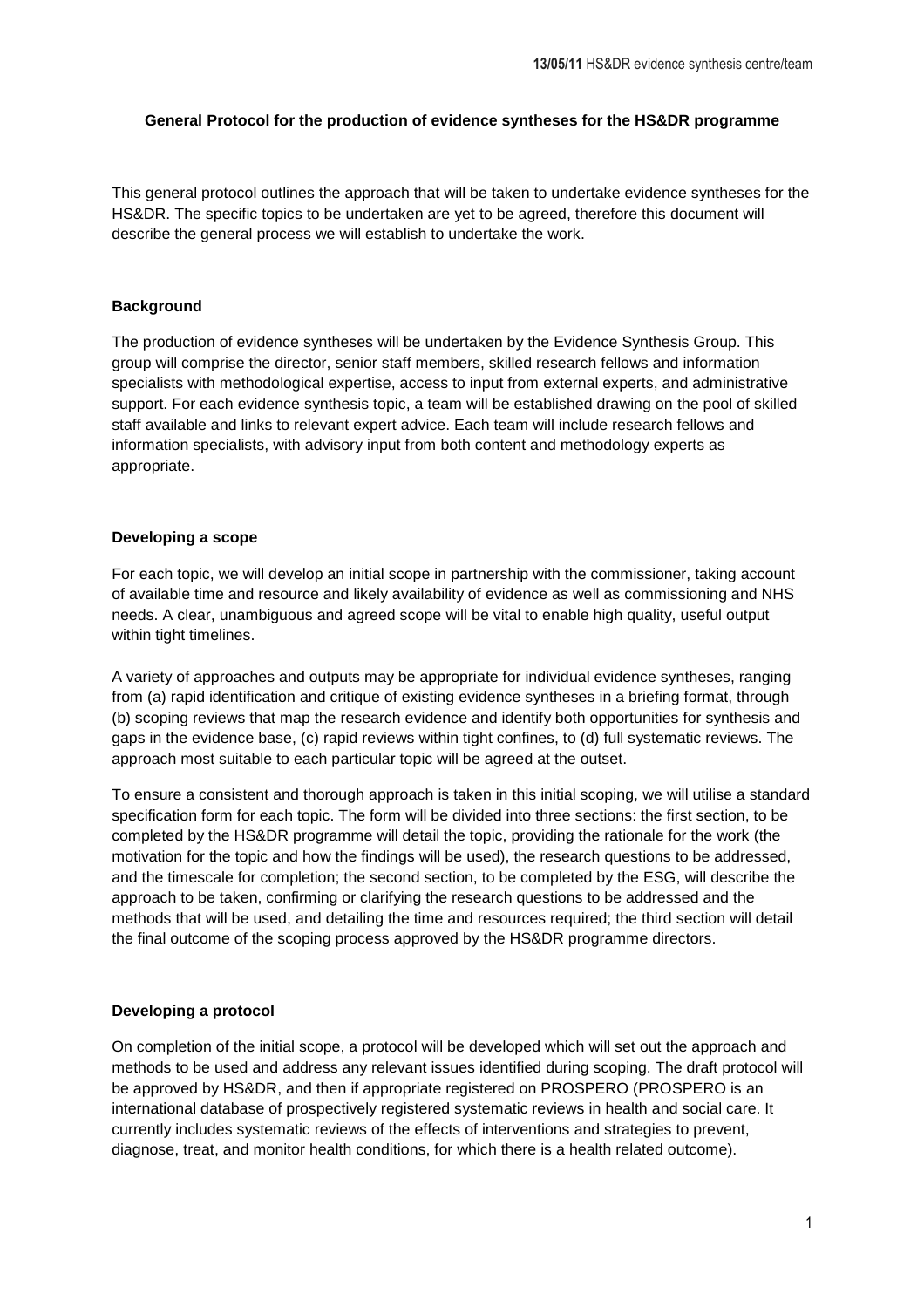The protocol will be developed in consultation with key stakeholders appropriate to each topic. Access to wider expertise will be particularly important in developing the protocol and interpreting results to ensure relevant and accessible outputs. Experience suggests that specialist topic expertise, especially in the early stages of the review process, is highly beneficial; it provides essential background to set the work in an appropriately informed policy and practice context and provides quality assurance from the start. If appropriate, patient and public involvement will be obtained for specific topics. The aim of this involvement will be to assist in defining and refining the research question(s) to be addressed and ensuring relevant and important outcomes are considered, highlighting areas and issues from a patient and public perspective.

The protocol will include a project timetable with key milestones and deadlines specified to ensure quality and timeliness of delivery. The key elements of the evidence synthesis documented in the protocol will be as follows:

#### Research question(s)

A clear research question, or set of questions, will be stipulated and set in the context of the background to the topic.

### Literature searching

CRD's information specialists conduct extensive peer-reviewed literature searches for systematic reviews but are also familiar with supporting rapid evidence syntheses. In rapid reviews the comprehensiveness of the search needs to be balanced against the limited time and resources available. Ways of streamlining the search process include: restricting the number of databases used; limiting the search for grey literature; including methodological search filters in strategies; and introducing language and date restrictions.

Text mining technology will be particularly relevant for searching and screening in scoping reviews to rapidly assess the volume and scope of literature in complex areas. There are two ways of using text mining that are particularly promising for assisting with screening in systematic reviews: one aims to prioritise the list of items for manual screening so that the studies at the top of the list are those that are most likely to be relevant ('screening prioritisation'); the second method uses manually-assigned include/exclude decisions in order to 'learn' to apply such categorisations automatically ('semiautomatic classification'). We plan to utilise both methods in order to identify the most relevant studies as early as possible in the review process, thus shortening the time it takes to find eligible studies. We will also utilise text analytics to help to devise search strategies, identifying potentially important terms on which to search, and others which it may be prudent to avoid. Finally, automatic document clustering can be used to group similar 'clusters' of studies (based on the words in their titles / abstracts), thus offering a very quick snapshot of the areas and issues covered by a set of citations.

# Data management

We will use Endnote $^\circledast$  and EPPI-Reviewer software. Endnote is a bibliographic software tool which we use to record and manage references, and to streamline document management and production of reference lists. EPPI-Reviewer is a web-based software program for undertaking research synthesis, developed for all types of review including meta-analysis, framework synthesis and thematic synthesis; it also includes technologies for text mining.

#### Study selection, data extraction and quality assessment

To ensure explicit and objective processes, clear criteria will be used to select relevant studies. Depending on the topic, these criteria may be broad or narrow, but will ensure the boundaries of the review are clearly defined. The key information required from each included study will be pre-specified and data will be extracted using EPPI-Reviewer software. All studies will be assessed critically to determine the quality of the evidence and the strength of the study results. The key elements of quality will be specific to each project and study design and will be explicitly stated; there are a range of tools available which can be adapted to the individual research questions.